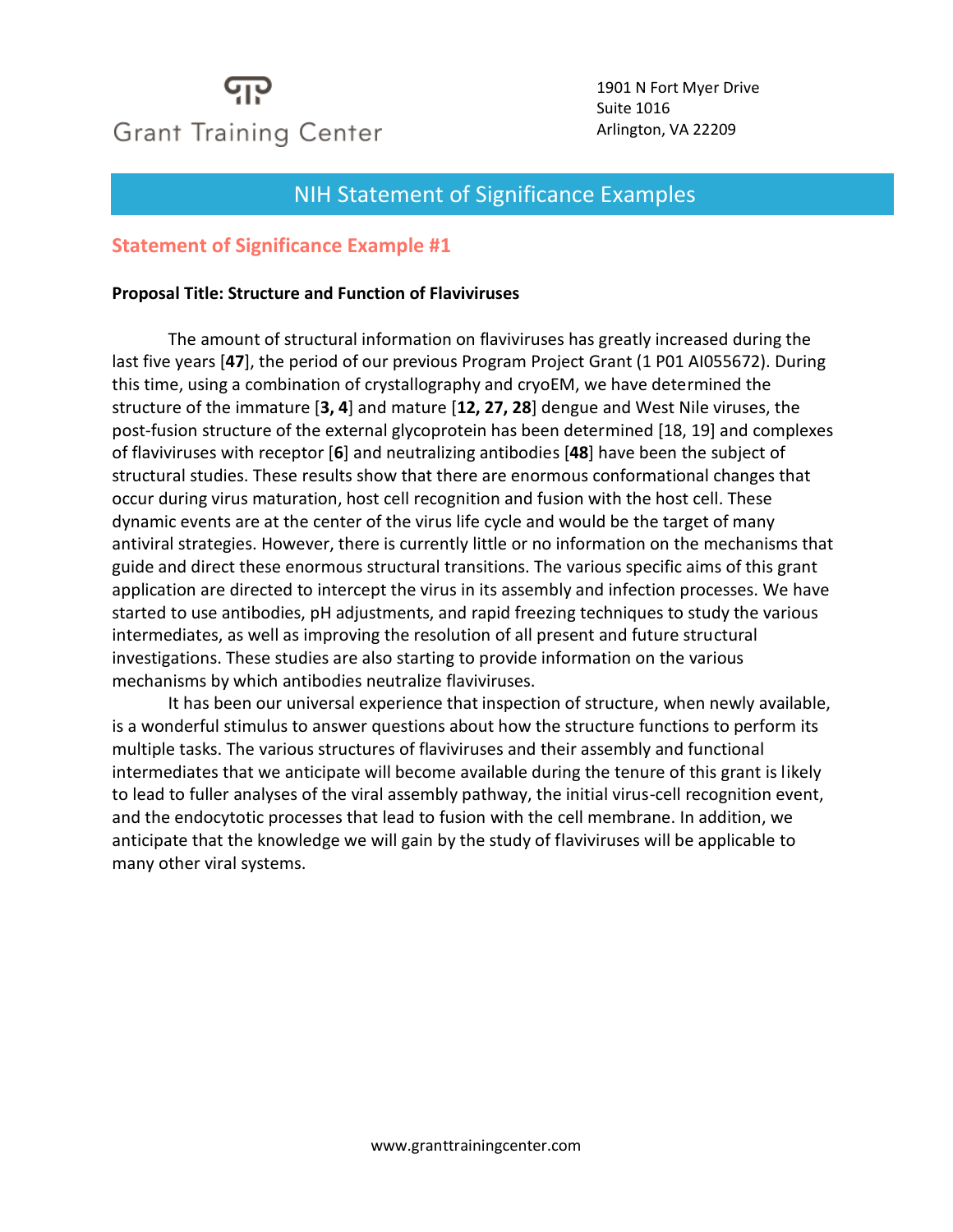### יוי **Grant Training Center**

#### **Statement of Significance Example #2**

#### **Proposal Title: Resistance Suppression for Influenza Virus with Combination Chemotherapy**

Mathematical modeling of pandemic influenza suggest that such a pandemic could be controlled with the judicious use of antiviral drugs, wide spread vaccination against pandemic influenza strains, and non-pharmaceutical measures such as school closing and working from home, etc (70-75). Thus, with the appropriate use of nonpharmaceutical interventions and antiviral drugs in the short term and vaccination in the long term, it should be possible to contain epidemics and pandemics caused by avian or human influenza viruses. Now the questions that remain are: how much drug to give and how often does one have to give that much drug to prevent infection or cure a patient infected with epidemic or pandemic strains of influenza virus without allowing resistant viruses to emerge during therapy? We **hypothesize**  that there is an optimal dose of each of these influenza virus drugs or combinations of drugs and an optimal schedule of administration of these drugs and combinations of drugs that will prevent and/or cure infection with avian or human influenza viruses without leading to the emergence of drug resistant viruses during therapy.

Since it will not be possible to determine the effect of these antiviral compounds on H5N1 or other epidemic and pandemic influenza virus infections in people in the standard phase II – III clinical trials, we shall use our *in vitro* HFIM system, developed by Dr. Drusano, the PI of this grant application (7- 16), to determine the optimal dose and administration schedule for amantadine (for type A viruses) and oseltamivir carboxylate for type A and type B viruses. Several H1N1 and H3N2 human influenza A viruses, the recombinant virus, rgA/Vietnam/1203/2004 X A/PR/8/34, (a surrogate for H5N1 influenza virus), and type B viruses will be tested. Once we have determined the pharmacodynamically-linked variable for each of these antiviral compounds given as monotherapy for these viruses, we will determine the effects of combinations of these compounds on virus replication in the HFIM system. Since it is known that treatment of influenza virus-infected individuals with the amantadine or oseltamivir carboxylate can lead to the emergence of drug resistant viruses during therapy (1-6), a major aim of this proposal will be to determine the dose and schedule of administration of these drugs that will suppress the emergence of resistant viruses when these drugs are delivered as monotherapy or in combination therapy.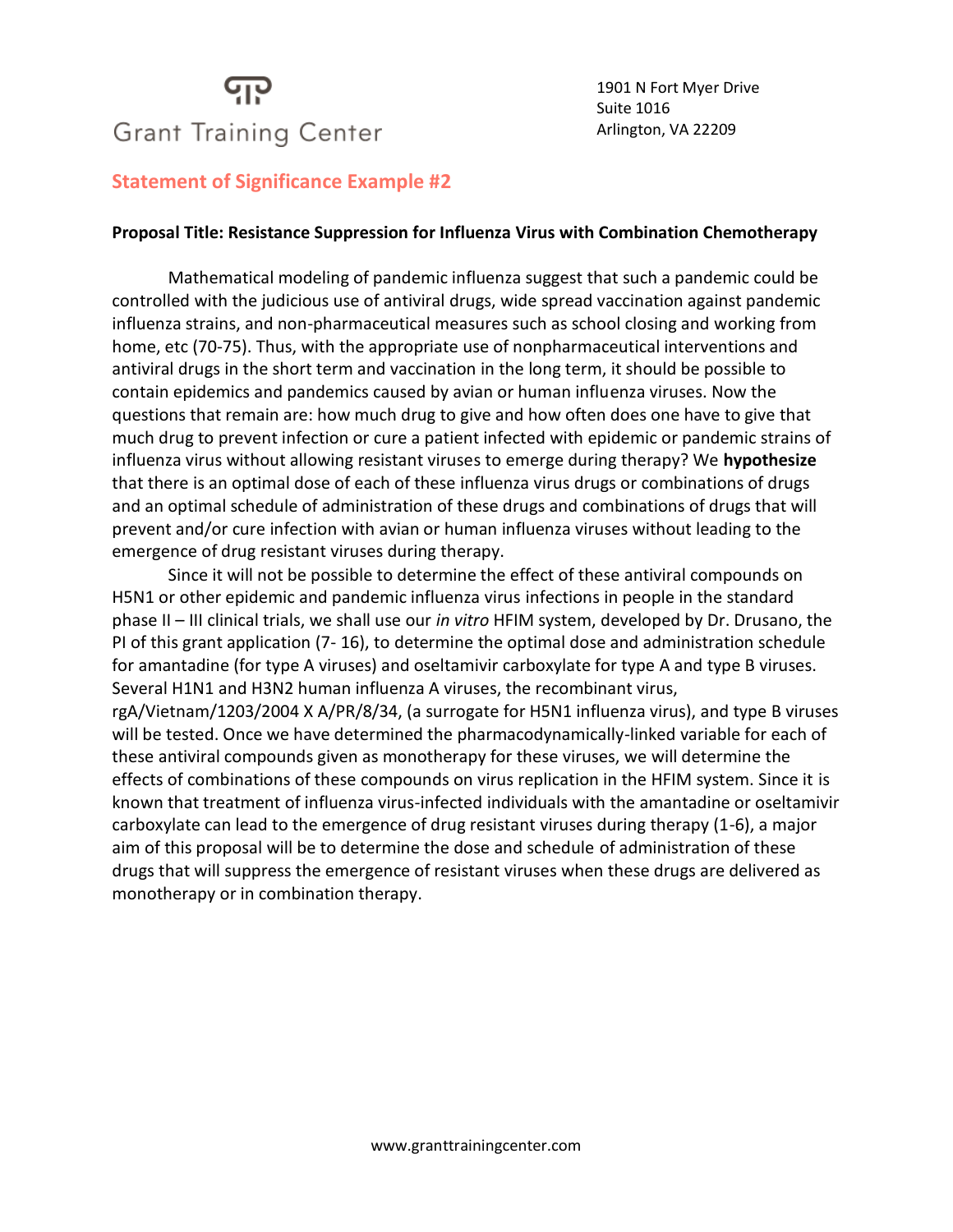# **Grant Training Center**

1901 N Fort Myer Drive Suite 1016 Arlington, VA 22209

#### **Statement of Significance Example #3**

#### **Proposal Title: Effects of Attention Disorders on Developing Cognition: Mechanisms and Plasticity**

A fundamental question about human cognition is the extent to which it is predetermined to take its adult shape, or is instead malleable and dependent on learning from the environment. This question naturally brings researchers to investigate the early development of cognitive functions, and theoretical positions have coalesced around distinct alternatives. Nativists propose that infants come to the world equipped with a sophisticated armament of skills and conceptual knowledge. Claims of innate specification of cognitive domains have been bolstered by dissociations of function in individuals with developmental disorders, especially those associated with a known genetic aetiology. Constructivist accounts instead see environmental input as instrumental and question the notion of developmental disorders as islets of intact and impaired ability.

A way to turn impasse into dialogue is to ask how domain-specific knowledge emerges through domaingeneral processes such as attentional control: active selection of information in the environment gates processing into short-term and long-term memory. Executive processes also provide the mental workspace necessary to select or ignore, update and maintain information online and therefore constrain domainspecific learning both concurrently and longitudinally. Attention and executive deficits could lead to cascading effects across many domains of cognition, with uneven cognitive profiles resulting from interactions between attentional biases and characteristics of the to-be-learned information. In this context, studying individuals with disorders of attention and executive control from early childhood, rather than just in adulthood, has the potential to assess disorders' role in substantiating the innate specification and modular structure of cognition.

Work in my laboratory has investigated disorder-specific profiles of early attention difficulties in developmental disorders that are either genetically or functionally defined, as well as their trajectories and outcomes on behaviour and cognition. Understanding how distinct attention disorders affect cognitive processes has required a prospective longitudinal approach and experimental paradigms that can tap attention and executive control in young and less able children. In a complementary fashion, we study optimal interactions of attention and executive control with memory and learning over typical development, from early childhood into adulthood.

The data emerging from these studies at the interface between attention disorders and their cascading effects on cognition have generated novel questions. How do deficits influence interactions with naturalistic environments? Are attention deficits predetermined to follow their course, or instead malleable? I propose to study how attention and executive control mediate outcomes across cognitive domains and in everyday situations such as complex classroom environments. Importantly, in order to test the plasticity of attention difficulties and their effects on other cognitive processes, I propose to contrast controlled training regimes that